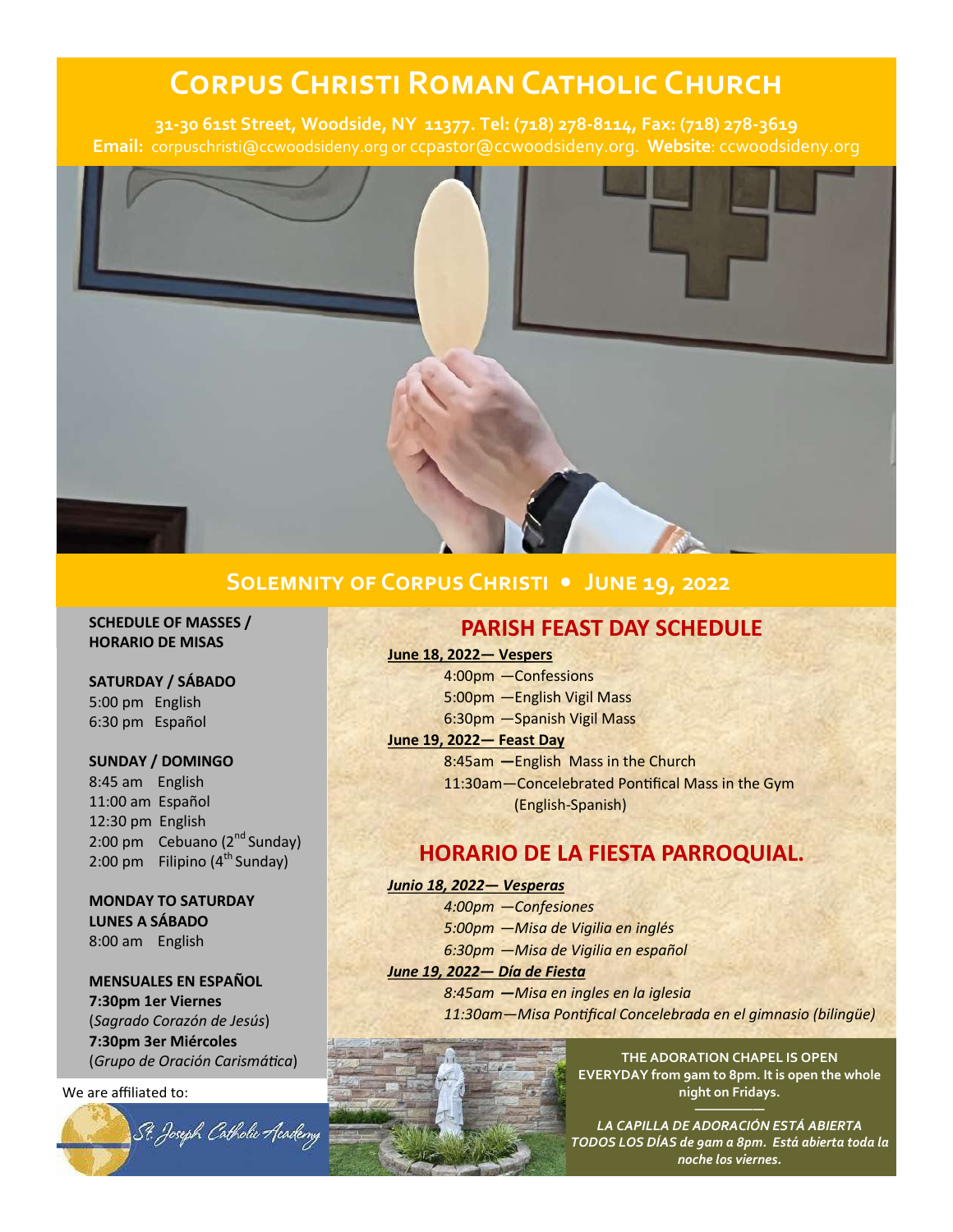# **Letter from the Pastor /** *Carta del Pastor*

May God bless and protect the people of Corpus Christi Church!

The connection of the priesthood and the Eucharist

The bread shared in the Holy Eucharist is not any-

is very clear. There is no Eucharist without priests, and priests are ordained to celebrate the Eucharist. Priesthood perpetuates the Eucharist, in "remembrance" of Jesus.

more an ordinary bread. The bread through the words pronounced by the priests in the consecration becomes the Body of Christ. Hence, when we receive communion, let be aware that we are receiving not an ordinary bread but Jesus in the form of bread. We receive the whole Jesus: body,

On our parish feast day, the church wants us to focus on this great mystery of the real presence of Jesus in the Eucharist. The particular focus of this year is the connection between the mystery of priesthood and the Eucharist. In the first reading, we have the figure of the priest of the Old Testament, Mechizedek. His lineage is unknown. He offers bread and wine as sacrifice. In the New Testament, Jesus is called as priest forever in the line of Mechizedek, meaning a priest offering bread and wine.

blood, soul and divinity.

Happy Feast Day to all!

Devotedly in Christ,

*En nuestra fiesta parroquial, la iglesia quiere que nos enfoquemos en el gran misterio de la presencia real de Jesús en la Eucaristía. El enfoque particular para este año es la conexión entre el misterio del sacerdocio y la Eucaristía. En la primera lectura tenemos la figura del sacerdote del Antiguo Testamento, Mequisedec. Su linaje es desconocido. Ofrece pan y vino como sacrificio. En el Nuevo Testamento, Jesús es llamado sacerdote para siempre en la línea de Mequisedec, es decir, un sacerdote que ofrece* 

*¡Que Dios bendiga y proteja a la gente de la Iglesia de* 

*pan y vino.*

*Corpus Christi!* 

*La conexión entre el sacerdocio y la Eucaristía es muy clara. No hay Eucaristía sin sacerdotes, y los sacerdotes son ordenados para celebrar la Eucaristía. El sacerdocio perpetúa la Eucaristía, en "memoria" de Jesús.*

*El pan compartido en la Sagrada Eucaristía ya no es un pan ordinario. El pan por las palabras pronunciadas por los sacerdotes en la consagración se convierte en el Cuerpo de Cristo. Por eso, cuando comulguemos, seamos conscientes de que no estamos recibiendo un pan ordinario sino a Jesús en forma de pan. Recibimos a Jesús íntegro: cuerpo, sangre, alma y divinidad.*

*¡Feliz día de fiesta a todos!*

*Devotamente en Cristo,*

### *MONSEÑOR JONAS ACHACOSO, JCD*

### **Pastoral Team /** *Equipo Pastoral*

**MONSIGNOR JONAS ACHACOSO, JCD**

**Rev. Msgr. Jonas Achacoso, JCD,** *Pastor* **Rev. Mintu Rozario,** *Parochial Vicar* **Rev. John O'Neill, I.V.D.,** *Retired In-residence* **Rev. John Mendonça***, Retired In– residence* **Deacon Juan J. Zhagñay,** *Parish Deacon*

**Augusto Lucero,** *DRE/Office Manager*  **Carolina Ferreira***, Administrative Assistant* **Fernando Torres,** *Part-time Youth Director*  **Cynthia Macias***, Music Director* **Jacobo Gomez,** *Director of Spanish Choir* **Crispo Alvar***, Part-time Maintenance* **Jose Rojas***, Part-time Sacristan/Custodian* **Juan Saire***, Sacristan* **Maria Gonzales***, Receptionist*

# **ONLY FEW SPOTS LEFT!**



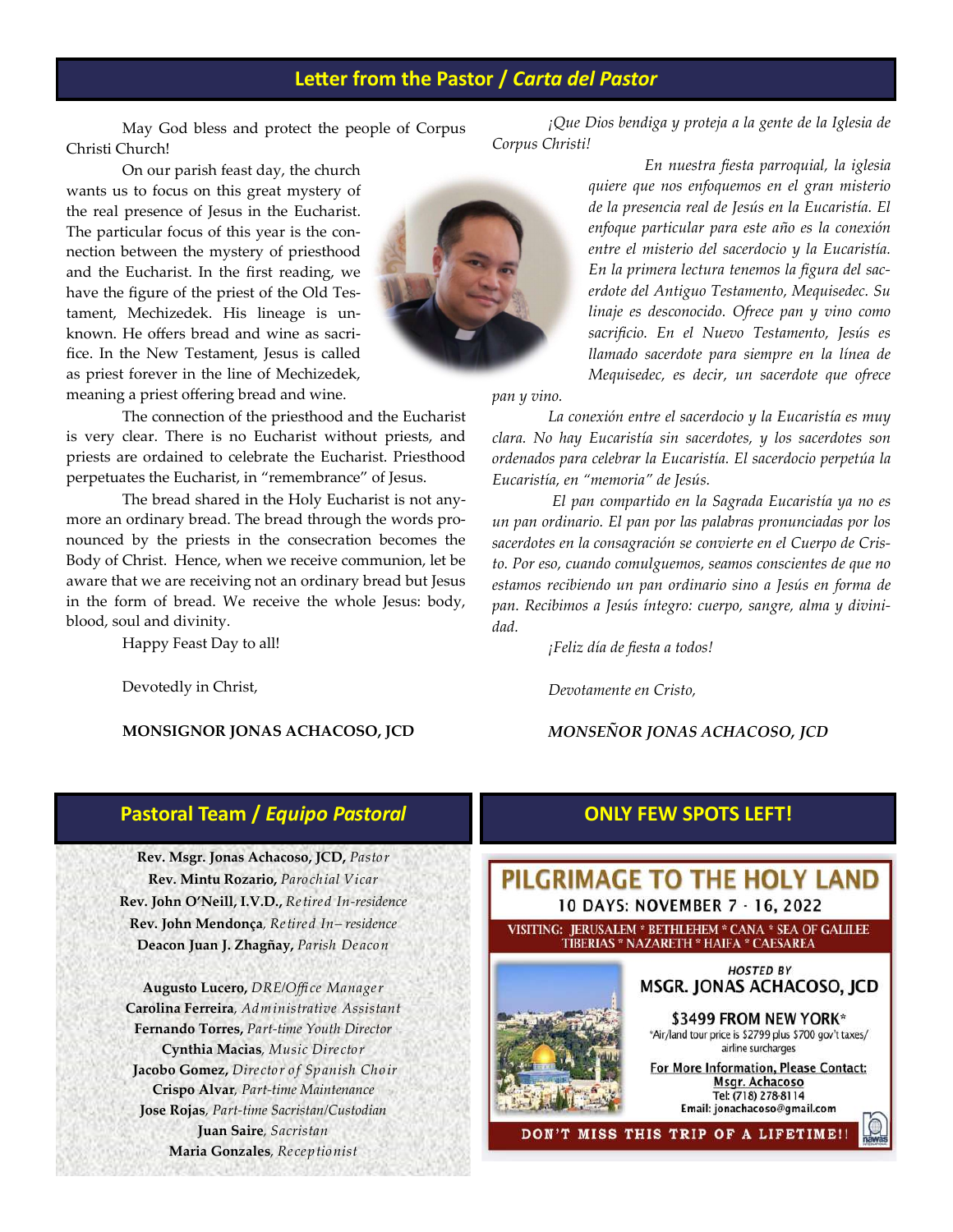# **Mass Intentions /** *Intenciones de Misas*

### **CORPUS CHRISTI SUNDAY, June 19**

| 8:45AM  | Father's Day Novena                    |
|---------|----------------------------------------|
| 11:30AM | Michael Suarez (Eterno Descanso)       |
|         | Cesar Agusto Cuzco                     |
|         | (2 <sup>do</sup> Año de Fallecimiento) |
|         | Rudecindo Cuzco                        |
|         | (Anniversario de Fallecimiento)        |
|         | Rosa Elvira Muñoz Bermejo              |
|         | (1 <sup>er</sup> Mes de Fallecimiento) |
|         | Susan Cabarles (Eternal Rest)          |
|         | <b>† Francesco Casale †</b>            |
|         | <b>tAngela Tejadat</b>                 |
|         | † Francisco Antonio Grullon †          |
|         | † Pablo Emilio Muñoz †                 |
|         | <sup>†</sup> Luis Alberto Quintero †   |
|         | <b>Manuel Victor Buele</b>             |
|         | Cornelio Bernaly Luis Salamea          |
|         | Juan Manuel Aucacama Jaehero           |
|         | Claudia y Estephanie Humala Martinez   |
|         | (Cumpleaños)                           |
|         |                                        |

#### **MONDAY — June 20**

9:00AM Father's Day Novena

### **TUESDAY — June 21**

|  | 8:00AM | Father's Day Novena |
|--|--------|---------------------|
|--|--------|---------------------|

#### **WEDNESDAY — June 22**

8:00AM Father's Day Novena

#### **THURSDAY — June 23**

8:00AM Connie Fitzsimmons (deceased)

#### **FRIDAY — June 24**

8:00AM Father's Day Novena 7:30PM Hugo Enrique Velez (Eterno Descanso)

#### **SATURDAY — June 25**

8:00 AM Father's Day Novena 5:00 PM Juan & Ingrid Saire & Ruth Gonzales 6:30 PM † Gloria Vasquez †

All masses will be livestreamed on our parish website: **www.ccwoodsideny.org**, and our page/channel on

> facebook **C** YouTube

### **PRAYER LIST OF SICK PEOPLE**

Alejandra Camacho, Alex Ligster, Andrea Castille, Antonio Rodriguez, Bessie Dimitratos, Betty Blandin, Blanca Galarza, Cecilia Raime, Christina Bongiovanni, Christopher Moore, Concha Calle, David Antonio Espinal, David Chica Corredor, Derek Barona Castro, Dolores Altagracia Rosario, Dora Maria Fernandez, Dorothy Slagli, Edelmira Guzman, Efrain Acosta, Fr. Jose V. Espinoza, Francisca Rodriguez, George Montoya, George William Henao, Gleuterio Marquez, Isabel Lama, Ismael de Jesus Espinal, Jaime Vargas, Janine Hughes, Jose David & Samuel Chica, Juliana Hurtado-Day, Karen Finnegan, Kay Tyman, Kevin Pichardo, Lisandro Perez, Maria Mercedes Fernandez, Maria Vargas, Marisol Salazar & Family, Maxwell Belk, Ofelia Acosta, Olga Vidal, Oswaldo & Albita Castro, Ramona Grullon, Randy Rosario, Renato Aca, Robert Nieves, Roeny Lora, Rosa de Miu, Ruth Gonzales & Family, Sabrina Aguilar, Teresa Prieto & Family, Vicente Rodriguez, Vilma Arteaga, Wilmer

Anibal Henao

# **Sunday Collection Report**

| <b>Collection Baskets</b> | $\div$ \$ 2,575.00 |
|---------------------------|--------------------|
| Online Giving             | $\div$ \$ 590.00   |
| <b>TOTAL</b>              | $\div$ \$3,165.00  |

Thank you for helping your church! God loves a cheerful giver (2 Cor. 9:6-7).

#### **Upcoming Second Collection**

June 19 — Church Maintenance June 26 — Peter's Pence July  $10 - Air Conditioning$ July 17 — Insurance & Assessment July 24 — Food Pantry July 31 — Mission Co-op

**TO OFFER MASS INTENTIONS, please visit the rectory office during office hours.** 

*PARA OFRECER INTENCIONES DE MISA, visite la oficina de la rectoría durante el horario de oficina.*

———-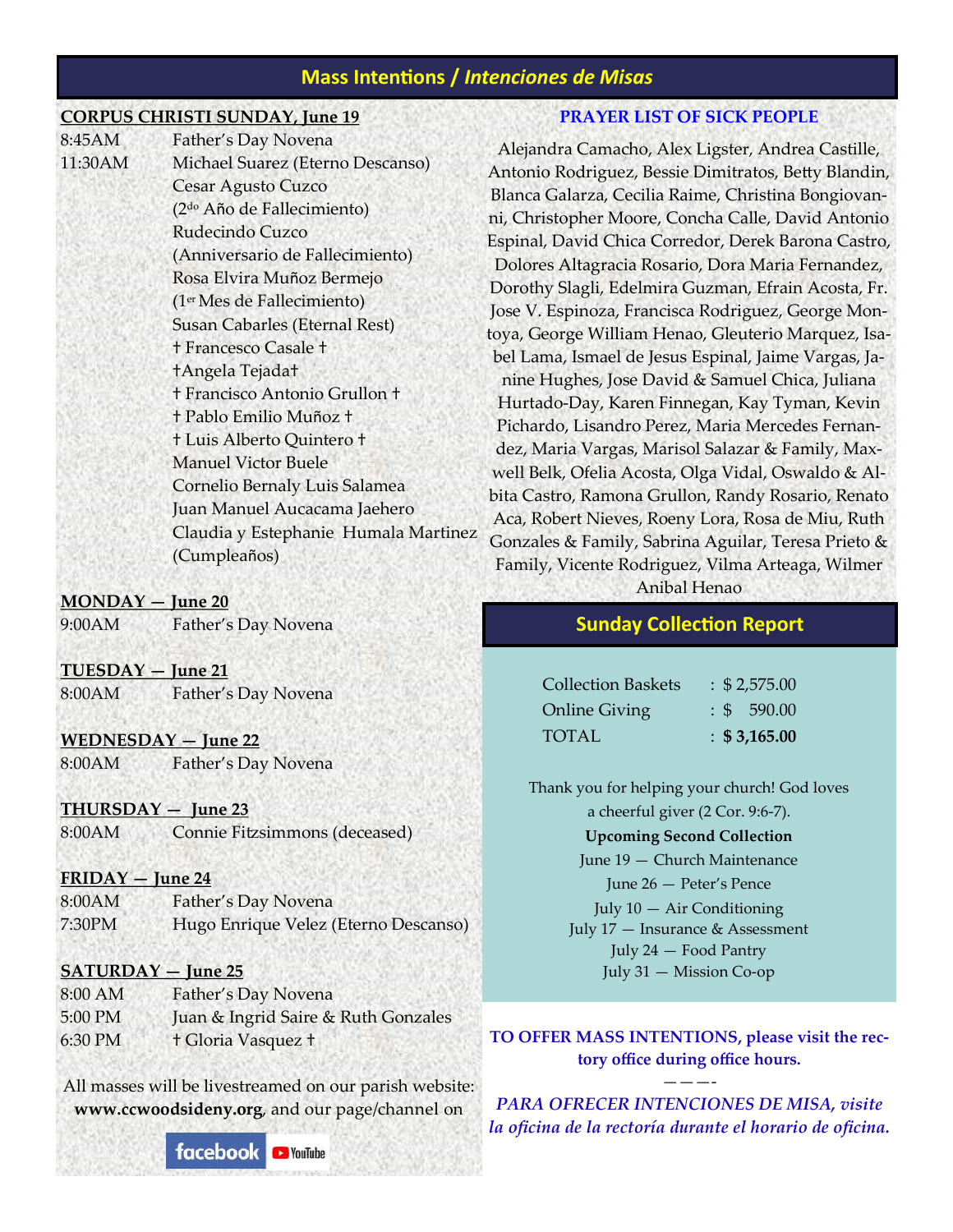# **How you can help our parish? /** *¿Cómo Ud. puede ayudar nuestra parroquia?*

You can help Corpus Christi Parish. Through GiveCentral, you can send your offering safely and securely from home. Choose your preference in giving.

**A. By your computer or tablet**, visit our parish giving page at givecentral.org/corpuschristi

**B. By your smartphone**: text the word SUNDAY to: 863-900-8114. Or, point your camera at the QR code for a quick link:

**SCAN ME** 

Ud. puede ayudar la Parroquia de Corpus Christi. A través de GiveCentral, Ud. puede enviar sus ofrendas de forma segura desde su casa. Elija su opción preferida

**A. En su computadora o tableta**, visite la página web givecentral.org/corpuschristi

**B. Por su cellular/movil**: envíe un mensaje de texto la palabra SUNDAY al: 863-900-8114. O apunte su cámara a este código QR:



# **Annual Catholic Appeal Weekly Update Campaña Católica Anual Reporte Semanal**

Our parish goal this year is **\$44,376.00**. The Annual Catholic Appeal provides us with an opportunity to spread Christ's love by bringing the Gospel to those who need it most in the diocese of Brooklyn and Queens. By giving back in charity, we join together as good stewards.

*Nuestra meta parroquial este año es \$44,376.00. La Campaña Católica Anual nos brinda la oportunidad de difundir el amor de Cristo al llevar el Evangelio a quienes más lo necesitan en la diócesis de Brooklyn y Queens. Al retribuir en caridad, nos unimos como buenos administradores.* 

| Parish goal  | \$44,376.00 | <b>Meta Parroquial</b> |
|--------------|-------------|------------------------|
| Pledged      | \$33,910.00 | <b>Promesa</b>         |
| Paid         | \$24,733.00 | Pagado                 |
| # of pledges | 79          | # de promesas          |

**FOOD PANTRY is open every Wednesday from 11am – 1pm.** *DESPENSA DE ALIMENTOS está abierta todos los miércoles de 11am a 1pm.* 

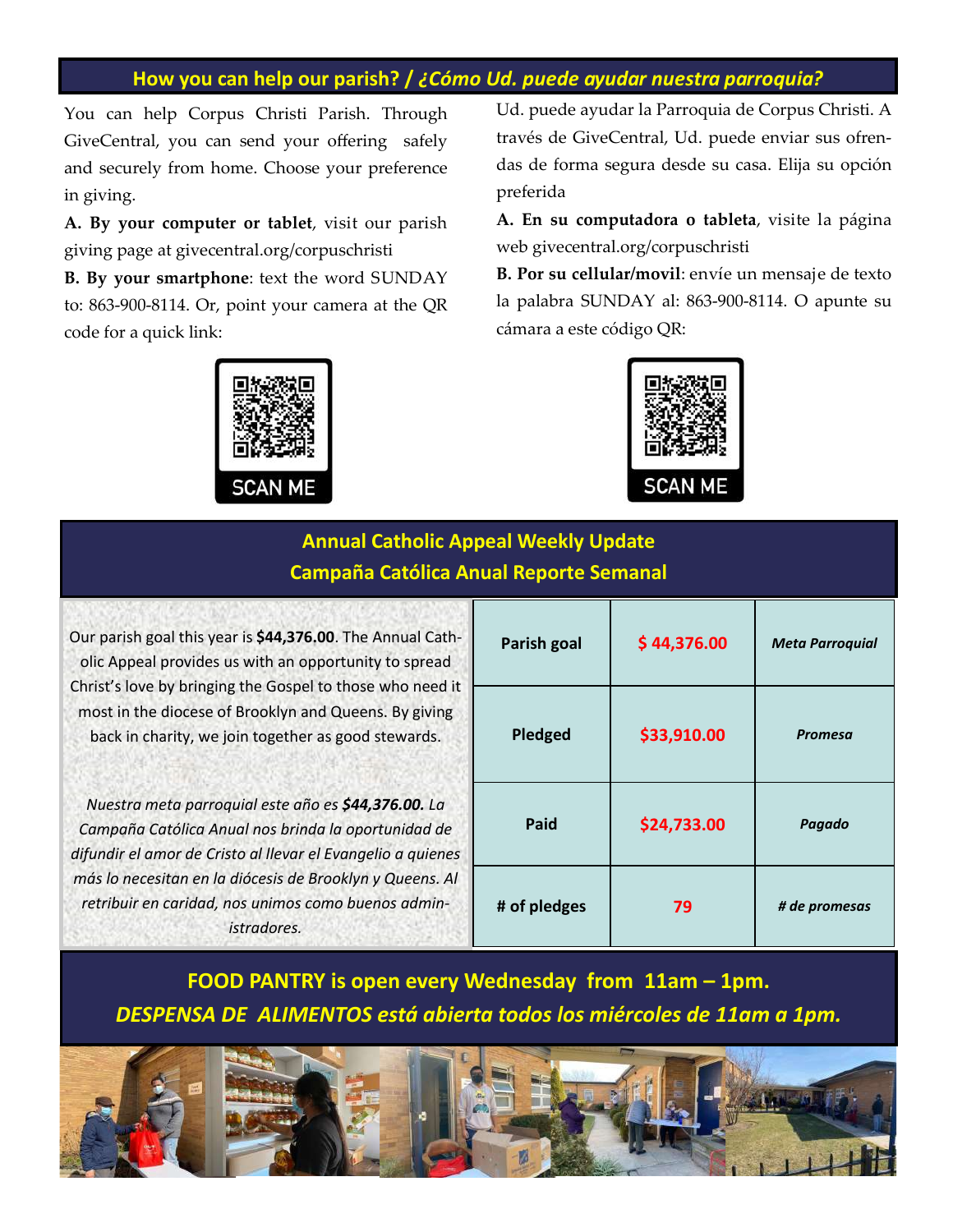# **Parish Activities /** *Actividades de la Parroquia*

#### **EUCHARISTIC DEVOTIONS**

- **EXPOSITION OF THE BLESSED SACRAMENT AND BENEDICTION** is done every Friday right after the 8 am mass.
- **SACRED HEART OF JESUS**. Devotion to the Sacred Heart is prayed within the exposition on first Fridays.

#### **NOVENAS**

- **OUR LADY OF THE MIRACULOUS MEDAL.** The perpetual novena is prayed on Mondays right after the 8 am mass.
- **OUR MOTHER OF PERPETUAL HELP.** The perpetual novena is prayed on Wednesdays right after the 8 am mass.
- **ST. JUDE THADDAEUS PRAYER** is prayed every Thursday 5 minutes before the 8am mass.

#### **HOLY ROSARY**

 **HOLY ROSARY** is prayed after the daily masses in the church.

**LEGION OF MARY** meets every week at St. Teresa's Room at 2pm.

#### **ONLINE BIBLE STUDY**

Every Wednesday at 7:30pm. To join, please call the parish office or send an email to **corpuschristi@ccwoodsideny.org.** A personal invitation will be sent to you. Bible Study is for free!

#### *DEVOCIONES EUCARÍSTICAS*

- *EXPOSICIÓN DEL SANTÍSIMO SACRAMENTO Y LA BEN-DICIÓN se realiza todos los viernes después de la misa de las 8 am.*
- *SAGRADO CORAZÓN DE JESÚS. La devoción al Sagrado Corazón se hace los primeros Viernes a la 7pm con la exposición del Santísimo Sacramento seguido por la Santa Misa.*

#### *NOVENAS*

- *VIRGEN DE LA MEDALLA MILAGROSA. Se reza la novena perpetua los lunes después de la misa de las 8 am.*
- *MADRE DEL PERPETUO SOCORRO. Se reza la novena perpetua los miércoles después de la misa de las 8 am.*
- *SAN JUDAS TADEO se reza todos los jueves 5 minutos antes de la misa de las 8 am.*

#### *SANTO ROSARIO*

 *SANTO ROSARIO se reza todos los domingos, a las 10:20am antes de la misa en español. Y, todos los sábados, después de la misa de 8 am, en la iglesia.*

*LEGIÓN DE MARÍA. Cada sábado a las 4pm en el sótano del centro parroquial.*

*GRUPO DE ORACIÓN CARISMÁTICA. Todos los miercoles a las 7:30pm.* 

*ESTUDIO BÍBLICO EN LÍNEA. Todos los miércoles a las 19:30 h. Para unirse, llame a la oficina parroquial o envíe un correo electrónico a corpuschristi@ccwoodsideny.org. Se le enviará una invitación personal. ¡El estudio de la Biblia es gratis!*

# **Readings of the Mass /** *Lecturas de la Misa*

| Corpus Christi Sunday /                                                                       | Gn 14: 18-20; Ps 110: 1, 2, 3, 4; 1     |
|-----------------------------------------------------------------------------------------------|-----------------------------------------|
| Domingo de Corpus Christi                                                                     | Co 11: 23-26; Lk 9: 11b-17              |
| Monday / Lunes                                                                                | 2 Ki 17: 5-8, 13-15a, 18; Mt 7: 1-5     |
| Tuesday / Martes                                                                              | 2 Ki 19: 9b-11, 14-21, 31-35a, 36;      |
| St. Aloysius Gonzaga                                                                          | Mt 7: 6, 12-14                          |
| <b>Wednesday / Miercoles</b><br>St. Paulinus of Nola, St. John Fisher, and<br>St. Thomas More | 2 Ki 22: 8-13; 23: 1-3; Mt 7: 15-20     |
| Thursday / Jueves                                                                             | Is 49: 1-6; Ac 13: 22-26; Lk 1: 57-     |
| Nativity of John the Baptist                                                                  | 66,80                                   |
| Friday / Viernes                                                                              | Ez 34: 11-16; Ro 5: 5b-11; Lk 15:       |
| <b>Sacred Heat of Jesus</b>                                                                   | $3 - 7$                                 |
| Saturday / Sabado<br>Immaculate Heart of the Blessed Virgin<br>Mary                           | Lam 2: 2, 10-14, 18-19; Lk 2: 41-<br>51 |

# **FILIPINO COMMUNITY CORNER**

**Wala po tayong misa sa wikang Cebuano at Tagalog sa mga buwan ng Hulyo at Agosto. Ipagpatuloy natin ang nasabing misa sa Setyembre. At, taos-puso akong nagpapasalamat sa kabutihang-loob ng komunidad ng pilipino na sumusuporta sa lahat ng mga aktibidad na mayroon tayo sa Simbahan ng Corpus Christi. Pagpalain nawa kayo nga Panginoon.**

Monsignor Jonas Achacoso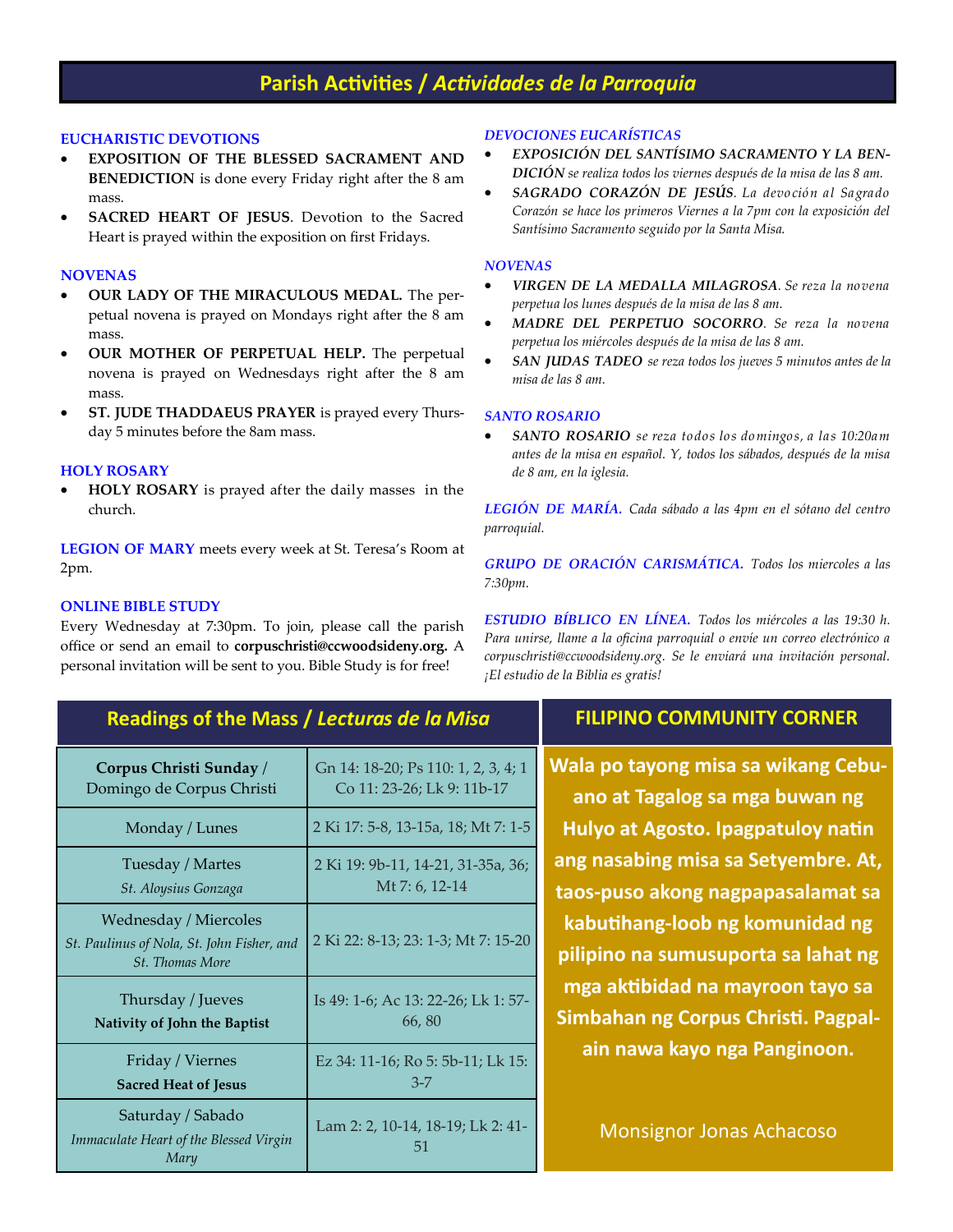# **Memorials and Offerings /** *Memoriales y Ofrendas*

#### **TREE OF LIFE**

In the vestibule of the church we have placed another Tree of Life memorial for anyone who would like to remember one of their loved ones with a memorial plaque. The suggested donation for a leaf on the tree is \$250.00. Please call the rectory if you would like to place a name on the tree.

#### **ANNUAL VOTIVE CANDLES**

Lighting candles is an honored tradition here at Corpus Christi and is really a much welcomed form of prayer. A donation of \$100 will ensure that a Votive Candle will burn daily in Corpus Christi Church for 52 week to memorialize your intention. Donations can be made at anytime during the year at the Rectory office.

#### **EUCHARISTIC OFFERINGS**

If you would like to memorialize a beloved deceased or commemorate a special occasion, you can make a donation for the following:

> Wine & Hosts: \$25.00 Sanctuary Lamp: \$25.00 Flowers: \$ 80.00

#### *ÁRBOL DE LA VIDA*

*En el vestíbulo de la iglesia hemos colocado otro monumento el Árbol de la vida para cualquiera que quiera recordar a uno de sus seres queridos con una placa conmemorativa. La donación sugerida para una hoja en el árbol es de \$ 250.00. Llame a la rectoría si desea colocar un nombre en el árbol.*

#### *VELAS ANUALES VOTIVAS*

*Encender velas es una tradición aquí en Corpus Christi y es realmente una forma muy bienvenida de la oración. Una donación de \$100 asegurará que una Vela Votiva se quema diariamente en la Iglesia de Corpus Christi durante 52 semanas para conmemorar su intención. Las donaciones se pueden hacer en cualquier momento durante el año en la oficina de la Rectoría.*

#### *OFRENDAS EUCARISTICAS*

*Si desea conmemorar a un ser querido fallecido o conmemorar una ocasión especial, puede hacer una donación para lo siguiente:*

> *Vino y Hostias: \$25.00 Lámpara Santuario: \$25.00 Flores: \$ 80.00*

Wine and Host/*Pan y Vino*:

Sanctuary Lamp/*Lámparas del Santuario*:

Flowers/*Flores*:

#### **CORPUS CHRISTI PARISH FEAST DAY COMMITTEES**

\_\_\_\_\_\_\_\_\_\_\_\_\_\_\_\_\_\_\_\_\_\_\_\_\_\_\_\_\_\_\_\_\_\_\_

**We requests our generous parishioners to donate food (like sandwiches, empanadas, etc.) and bottled drinks which will be distributed after the procession. There will be a table at the kitchen of the school gym where you can place your food donation before the mass. Thank you very much!**

#### **EXECUTIVE COMMITTEE**

\_\_\_\_\_\_\_\_\_\_\_\_\_\_\_\_\_\_\_\_\_\_\_\_\_\_\_\_\_\_\_\_\_\_

Msgr. Jonas Achacoso Fr. Mintu Rozario Deacon Juan Zhagñay José Ramos Amarylis Rodriguez

#### **LITURGY COMMITTEE**

Msgr. Jonas Achacoso Fr. Mintu Rozario Deacon Juan Zhagñay José Ramos

### **LITURGICAL MUSIC**

Cynthia Macias Jacobo Gomez Corpus Christi Choir

#### **LIGHTS AND SOUNDS**

Crispo Alvar Manuel Leano and the BNP group

#### **PROCESSION COMMITTEE**

Amarylis Rodriguez Grupo de Ujieres/Hospitalidad

#### **SETUP AND CLEANUP COMMITTEE**

Crispo Alvar, Tito Chia All Church Leaders/Volunteers

#### **DECORATION**

\_\_\_\_\_\_\_\_\_\_\_\_\_\_\_\_\_\_\_\_\_\_\_\_\_\_\_\_\_\_\_\_\_\_\_

Francisca Ramirez Dolores Cruz Concepcion Vazquez

**FOOD AND DRINKS** Lily Santos

Cielo Quidilla

#### **IN-CHARGE OF PROCESSIONAL**

**STATIONS**

- **1 – Spanish Community**
- **2 – Filipino Community**
- **3 – Bengali Community**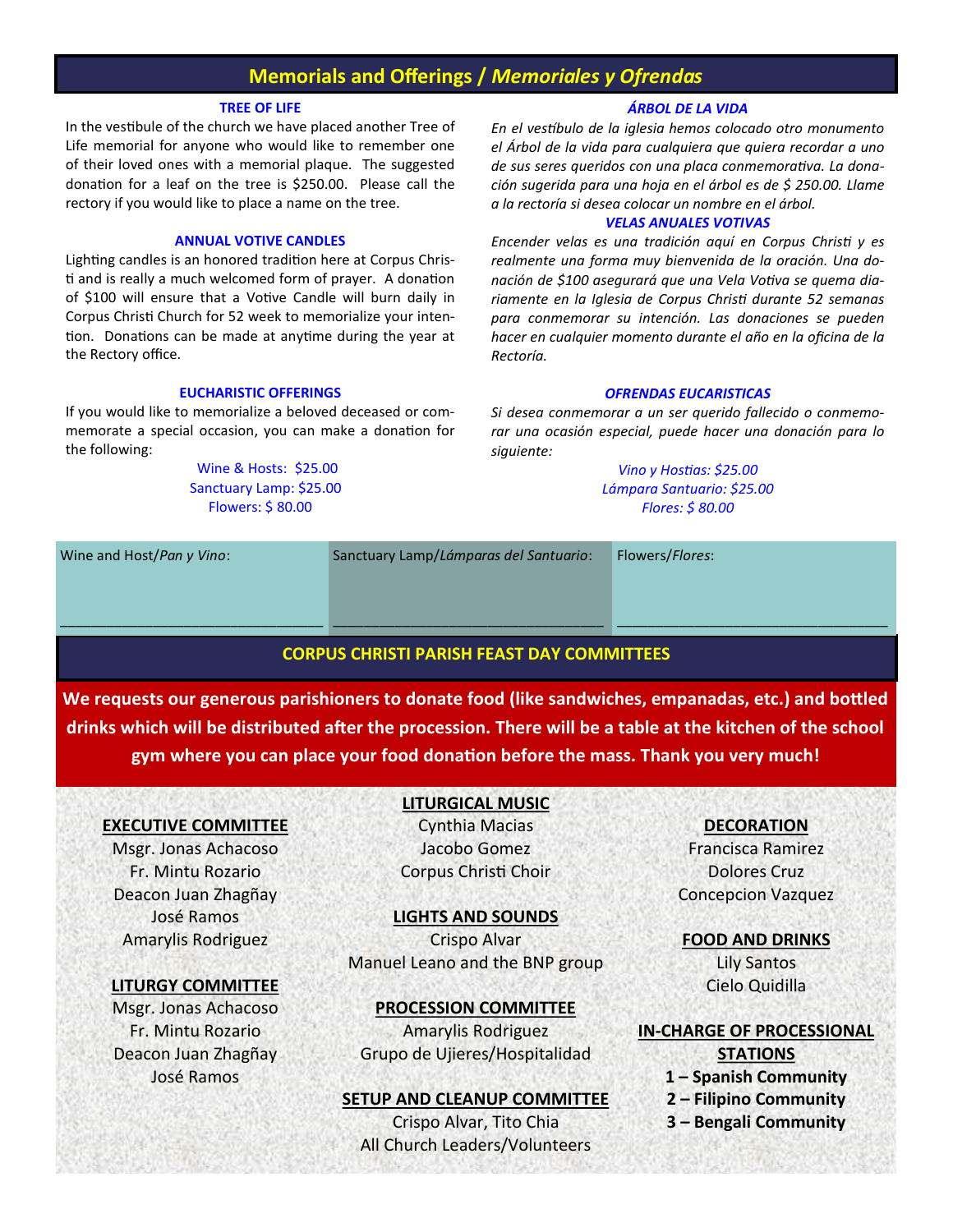# **Parish Announcements /** *Anuncios Parroquiales*

**JUNETEENTH OBSERVANCE**. In observance of Juneteenth, the parish offices will be closed. The morning mass on Monday will be at 9am and not at 8am. The Adoration will be open at 9:30am, right after the mass.

**SUMMER BREAK SCHEDULE.** Regular activities of the different parochial groups will take a summer break for the month of July and August. Regular schedule of parochial groups will resume in September.

**CALLING FOR ALTAR SERVERS.** As part of our Youth Ministry Program, we call girls and boys who have already received their first communion to volunteer as altar servers. Please call the rectory for registration. The Altar Server training will start in September.

**EARLY REGISTRATION FOR CATECHETICAL CLAS-**

**SES.** Our parish encourages early registration of children to our faith formation program. Registration process is made easy through our parish website by clicking the FAITH FOR-MATION in the menu. You are also welcome to register at the rectory Monday to Thursday from 9am to 5pm .

**INVITATION TO THE BIBLE STUDY ONLINE** every Wednesday, at 7:30pm. Please call the rectory or send an email to corpuschristi@ccwoodsideny.org so that a personal invitation can be sent to you. The Bible Study will take a break for the months of July and August.

**THE ADORATION CHAPEL IS NOW OPEN EVERY FRI-DAY AND SATURDAY NIGHTS**. We are happy to announce that the Adoration Chapel will be open every Friday and Saturday nights. We invite adorers to sign-up for Friday night adoration at the entrance of the chapel.

**THANK YOU.** We thank all our volunteers, all who offered to the collections this Sunday in the church and through online giving. As you know, we are truly grateful and pray to God who cannot be outdone in generosity to reward and bless you always.

*OBSERVANCIA DEL DÉCIMO JUNIO. En conmemoración del Juneteenth, las oficinas parroquiales estarán cerradas. La misa de la mañana del lunes será a las 9am y no a las 8am. La Adoración estará abierta a las 9:30am, inmediatamente después de la misa.*

*HORARIO DE VACACIONES DE VERANO. Como Las actividades habituales de los diferentes grupos parroquiales tendrán un receso estival durante el mes de julio y agosto. El horario regular de grupos parroquiales se reanudará en septiembre.*

*LLAMAMIENTO A SERVIDORES DEL ALTAR. Como parte de nuestro Programa de Pastoral Juvenil, llamamos a niñas y niños que ya han recibido su primera comunión a ser voluntarios como monaguillos. Por favor llame a la rectoría para el registro. El entrenamiento de Monaguillos comenzará en septiembre.*

*INSCRIPCIÓN ANTICIPADA PARA LAS CLASES DE CATEQUESIS. Nuestra parroquia invita a las familias a que registren sus hijos al programa de educación religiosa. El proceso de registro se hace fácil a través de nuestro sitio web parroquial haciendo clic en FORMACIÓN DE FE en el menú. También puede registrarse en la rectoría de lunes a jueves de 9 am a 5 pm.* 

*LA CAPILLA DE ADORACION, ABIERTO TODA LA NOCHE LOS VIERNES. Con mucha alegría anunciamos que la capilla estará abierta toda la noche los viernes y sábados. Invitamos a los adoradores registrarse para la adoración nocturna de los viernes y sábados en la entrada de la capilla.*

*AGRADECIMIENTOS. Agradecemos a todos nuestros voluntarios, a todos los que se ofrecieron a las colectas este domingo en la iglesia y a través de donaciones en línea. Como saben, estamos realmente agradecidos y oramos a Dios, quien no se deja ganar en generosidad, para recompensarlos y bendecirlos siempre.*